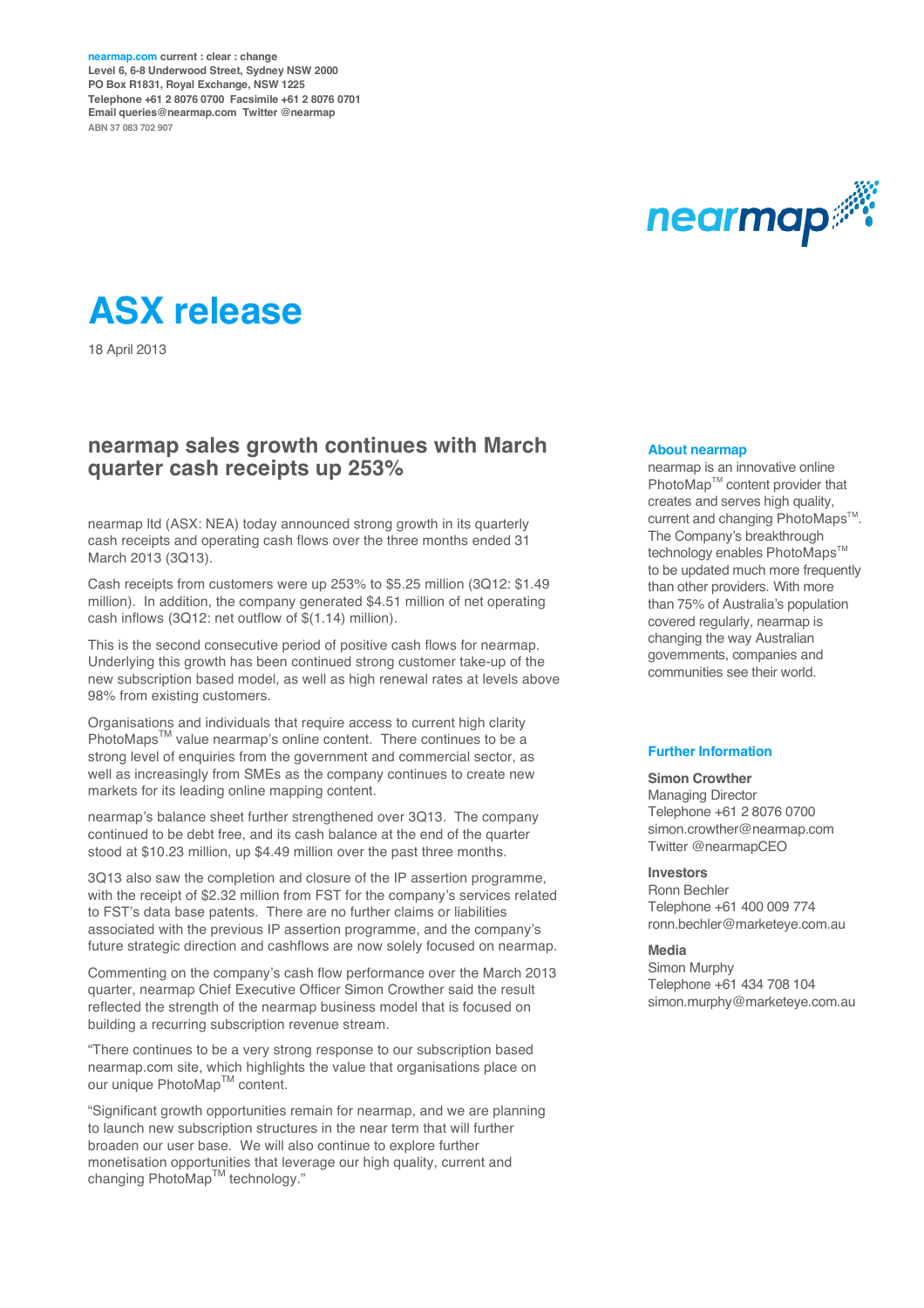**nearmap.com current /clear /change Level 6, 6-8 Underwood Street, Sydney NSW 2000 PO Box R1831, Royal Exchange, NSW 1225 Telephone +61 2 8076 0700 Facsimile +61 2 8076 0701 Email queries@nearmap.com Twitter @nearmap ABN 37 083 702 907**



A conference call presentation and Q&A on the company's 3Q13 cash flow result is being held for brokers and investors at 11:00am (AEST) today. Please dial 1800 153 721 (Australia) or +61 2 8212 8333 (international). The participant PIN code is 738687#.

- END -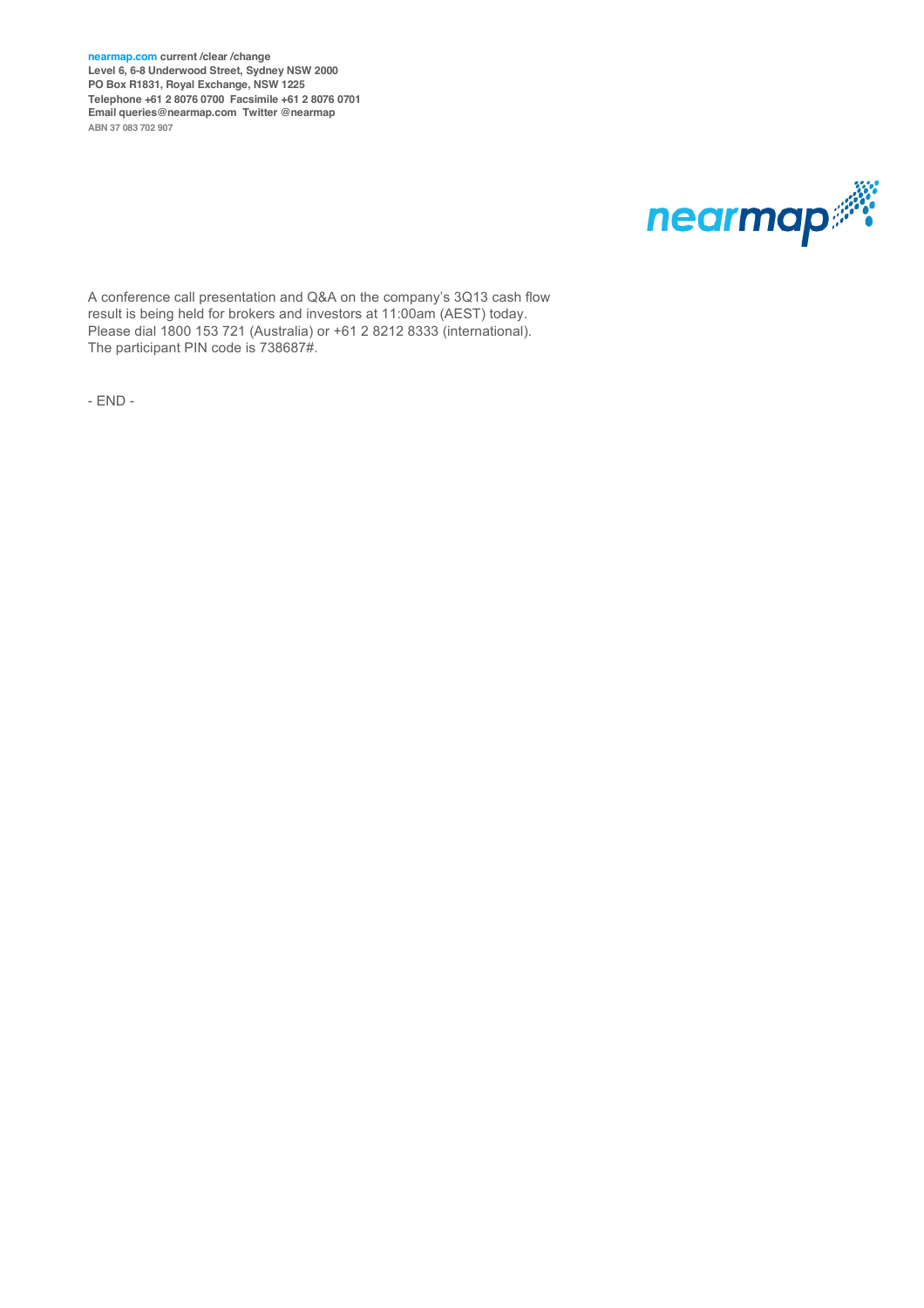*Rule 4.7B*

# **Appendix 4C**

# **Quarterly report for entities admitted on the basis of commitments**

Introduced 31/03/00 Amended 30/09/01, 24/10/05, 17/12/10

Name of entity nearmap ltd

37 083 702 907 31 March 2013

ABN Quarter ended ("current quarter")

### **Consolidated statement of cash flows**

|                                            |                                              | Curent quarter | Year to date |
|--------------------------------------------|----------------------------------------------|----------------|--------------|
| Cash flows related to operating activities |                                              | \$A'000        | $(9$ months) |
|                                            |                                              |                | \$A'000      |
| 1.1                                        | Receipts from customers                      | 5,252          | 10,594       |
| 1.2                                        | Payments for<br>(a) staff costs              | (1,626)        | (4,770)      |
|                                            |                                              |                |              |
|                                            | (b) advertising & marketing                  | (4)            | (37)         |
|                                            | (c) research & development                   | (36)           | (124)        |
|                                            | (d) leased assets                            | (92)           | (253)        |
|                                            | (e) other working capital                    | (1, 289)       | (3, 395)     |
| 1.3                                        | Dividends received                           |                |              |
| 1.4                                        | Interest and other items of a similar nature |                |              |
|                                            | received                                     | 49             | 142          |
| 1.5                                        | Interest and other costs of finance paid     |                |              |
| 1.6                                        | Income taxes (paid)/ refund received         |                | (40)         |
| 1.7                                        | Other - Litigation costs                     | (41)           | (217)        |
| 1.8                                        | Other - Profit share payments                |                |              |
| 1.9                                        | Other - Litigation receipts                  | 2,316          | 2,839        |
| 1.10                                       | Other - Insurance Recoveries                 |                | 223          |
|                                            |                                              |                |              |
|                                            | Net operating cash flows                     | 4,529          | 4,962        |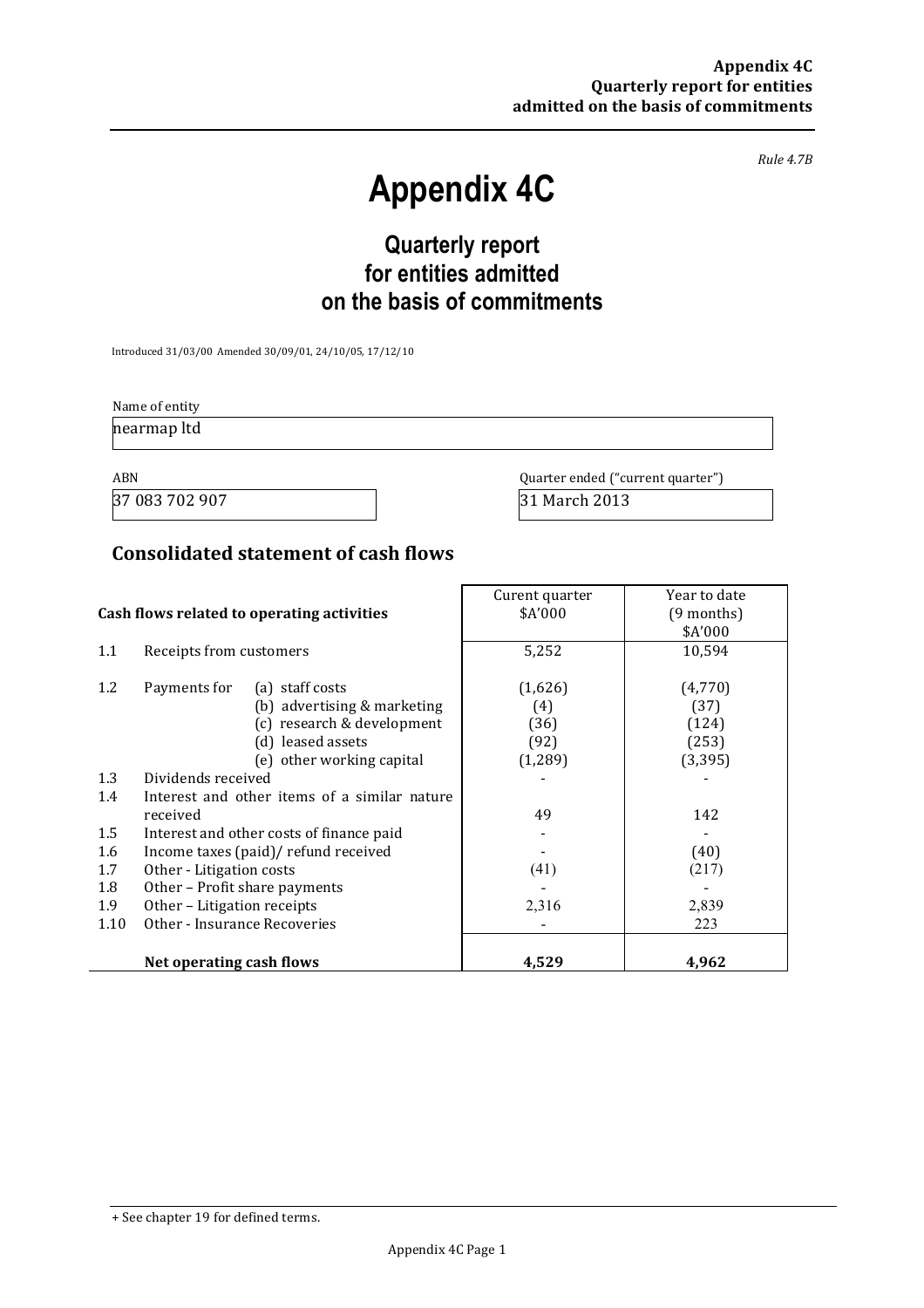|              |                                                                                              | Current quarter<br>\$A'000 | Year to date<br>(9 months)<br>\$A'000 |
|--------------|----------------------------------------------------------------------------------------------|----------------------------|---------------------------------------|
| 1.8          | Net operating cash flows (carried forward)                                                   | 4,529                      | 4,962                                 |
| 1.9          | Cash flows related to investing activities<br>Payment for acquisition of:                    |                            |                                       |
|              | (a) businesses (item 5)<br>(b) equity investments                                            |                            |                                       |
|              | (c) intellectual property<br>(d) physical non-current assets<br>(e) other non-current assets | (27)                       | (80)                                  |
| 1.10         | Proceeds from disposal of:<br>(a) businesses (item 5)<br>(b) equity investments              |                            |                                       |
|              | (c) intellectual property<br>(d) physical non-current assets<br>(e) other non-current assets | 9                          | 16                                    |
| 1.11<br>1.12 | Loans to other entities<br>Loans repaid by other entities                                    |                            |                                       |
|              | Net investing cash flows                                                                     | (18)                       | (64)                                  |
| 1.14         | Total operating and investing cash flows                                                     | 4,511                      | 4,898                                 |
|              | Cash flows related to financing activities                                                   |                            |                                       |
| 1.15<br>1.16 | Proceeds from issues of shares, options, etc.<br>Proceeds from sale of forfeited shares      |                            |                                       |
| 1.17         | Proceeds from borrowings                                                                     |                            |                                       |
| 1.18         | Repayment of borrowings                                                                      |                            |                                       |
| 1.19         | Dividends paid                                                                               |                            |                                       |
| 1.20         | Other (provide details if material)                                                          |                            |                                       |
|              | Net financing cash flows                                                                     |                            |                                       |
|              | Net increase (decrease) in cash held                                                         | 4,511                      | 4,898                                 |
| 1.21<br>1.22 | Cash at beginning of quarter/year to date<br>Exchange rate adjustments to item 1.20          | 5,739<br>(22)              | 5,354<br>(24)                         |
| 1.23         | Cash at end of quarter                                                                       | 10,228                     | 10,228                                |

<sup>+</sup> See chapter 19 for defined terms.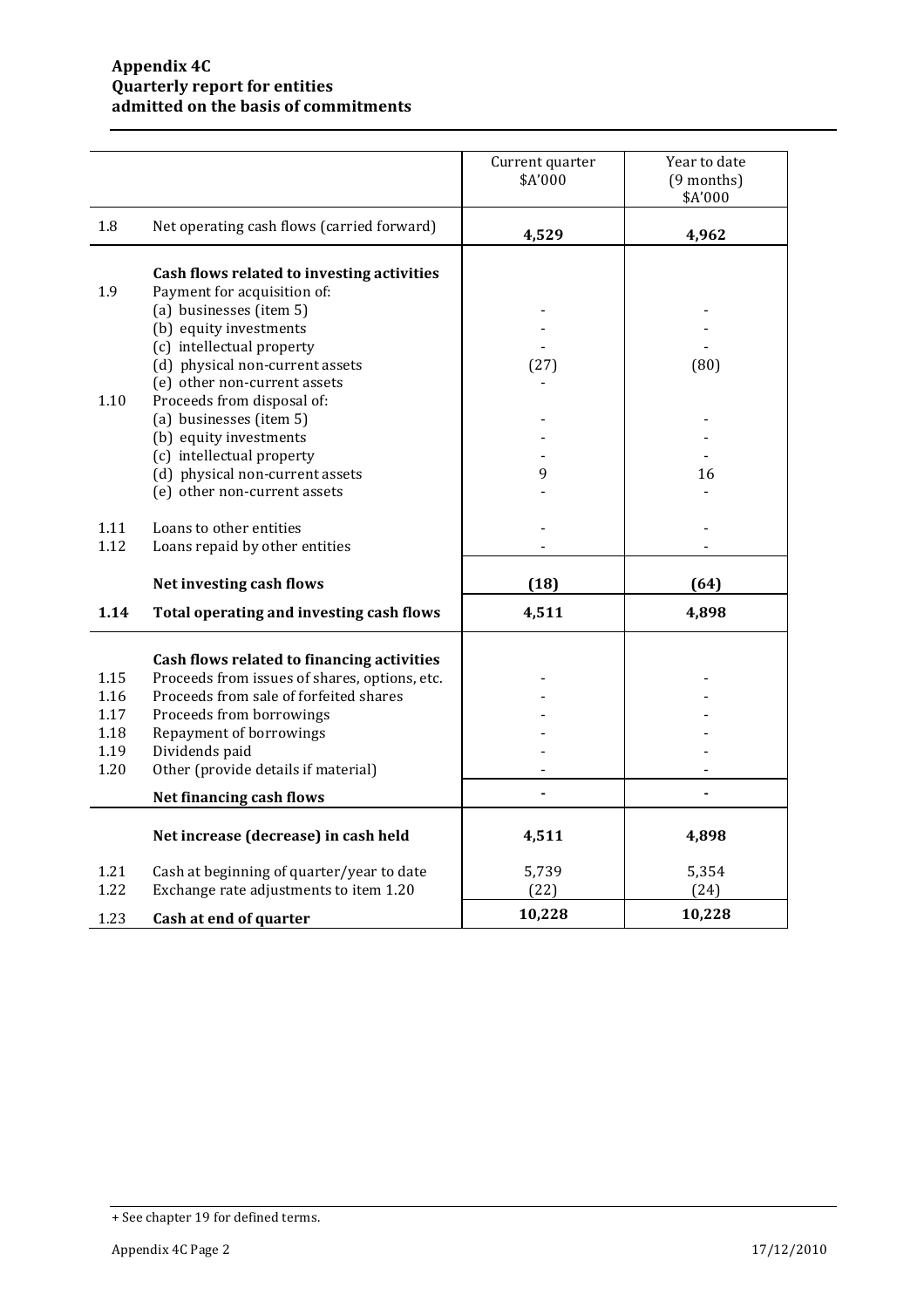Payments to directors of the entity and associates of the directors

## Payments to related entities of the entity and associates of the related **entities**

|      |                                                                  | Current quarter<br>\$A'000 |
|------|------------------------------------------------------------------|----------------------------|
| 1.24 | Aggregate amount of payments to the parties included in item 1.2 | 265                        |
| 1.25 | Aggregate amount of loans to the parties included in item 1.11   |                            |
| 1.26 | Explanation necessary for an understanding of the transactions   |                            |

**Non-cash financing and investing activities**

- 2.1 Details of financing and investing transactions which have had a material effect on consolidated assets and liabilities but did not involve cash flows N/A
- 2.2 Details of outlays made by other entities to establish or increase their share in businesses in which the reporting entity has an interest N/A

## **Financing facilities available**

N/A

Add notes as necessary for an understanding of the position.

|     |                             | Amount available<br>\$A'000 | Amount used<br>\$A'000 |
|-----|-----------------------------|-----------------------------|------------------------|
| 3.1 | Loan facilities             |                             | ۰                      |
| 3.2 | Credit standby arrangements |                             | -                      |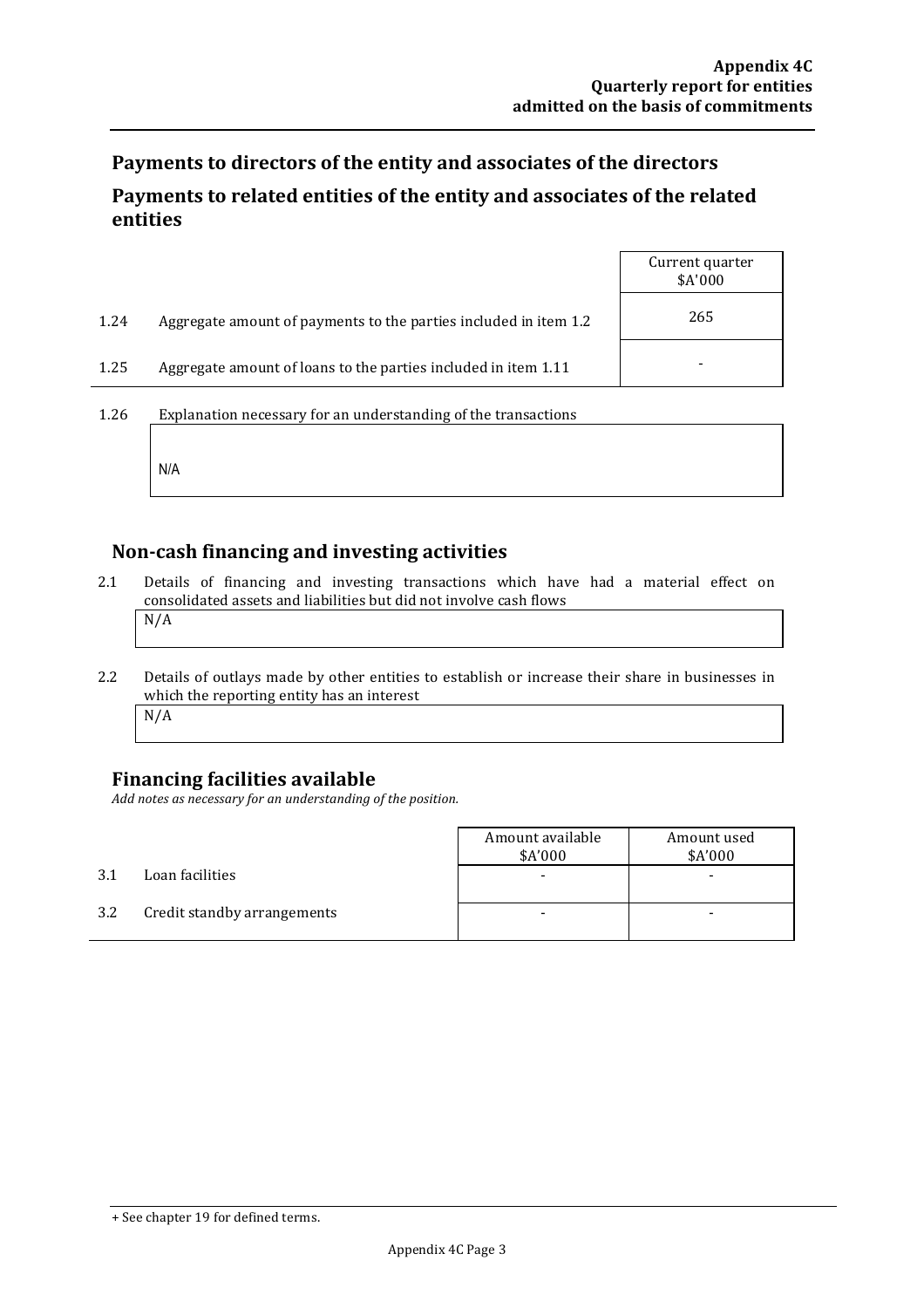## **Reconciliation of cash**

| Reconciliation of cash at the end of the quarter (as<br>shown in the consolidated statement of cash flows)<br>to the related items in the accounts is as follows. |                                                  | Current quarter<br>\$A'000 | Previous quarter<br>\$A'000 |
|-------------------------------------------------------------------------------------------------------------------------------------------------------------------|--------------------------------------------------|----------------------------|-----------------------------|
| 4.1                                                                                                                                                               | Cash on hand and at bank                         | 744                        | 1,929                       |
| 4.2                                                                                                                                                               | Deposits at call                                 |                            | 810                         |
| 4.3                                                                                                                                                               | Bank overdraft                                   | ٠                          |                             |
| 4.4                                                                                                                                                               | Other (provide details) – Term Deposits          | 9.484                      | 3,000                       |
|                                                                                                                                                                   | <b>Total: cash at end of quarter (item 1.23)</b> | 10,228                     | 5,739                       |

## **Acquisitions and disposals of business entities**

|     |                                                               | Acquisitions<br>(Item 1.9(a)) | Disposals<br>$(Item\ 1.10(a))$ |
|-----|---------------------------------------------------------------|-------------------------------|--------------------------------|
| 5.1 | Name of entity                                                | N/A                           | N/A                            |
| 5.2 | Place of incorporation<br>or registration                     | N/A                           | N/A                            |
| 5.3 | Consideration for<br>acquisition<br><sub>or</sub><br>disposal | N/A                           | N/A                            |
| 5.4 | Total net assets                                              | N/A                           | N/A                            |
| 5.5 | Nature of business                                            | N/A                           | N/A                            |

## **Compliance statement**

- 1 This statement has been prepared under accounting policies which comply with accounting standards as defined in the Corporations Act (except to the extent that information is not required because of note 2) or other standards acceptable to ASX.
- 2 This statement does  $\overline{A}$  *does* not<sup>\*</sup> *(delete one)* give a true and fair view of the matters disclosed.

Sign here:  $\frac{1}{2013}$  bate: 18 April 2013 (Company secretary)

Print name: Ross Hawkey

#### **Notes**

<sup>+</sup> See chapter 19 for defined terms.